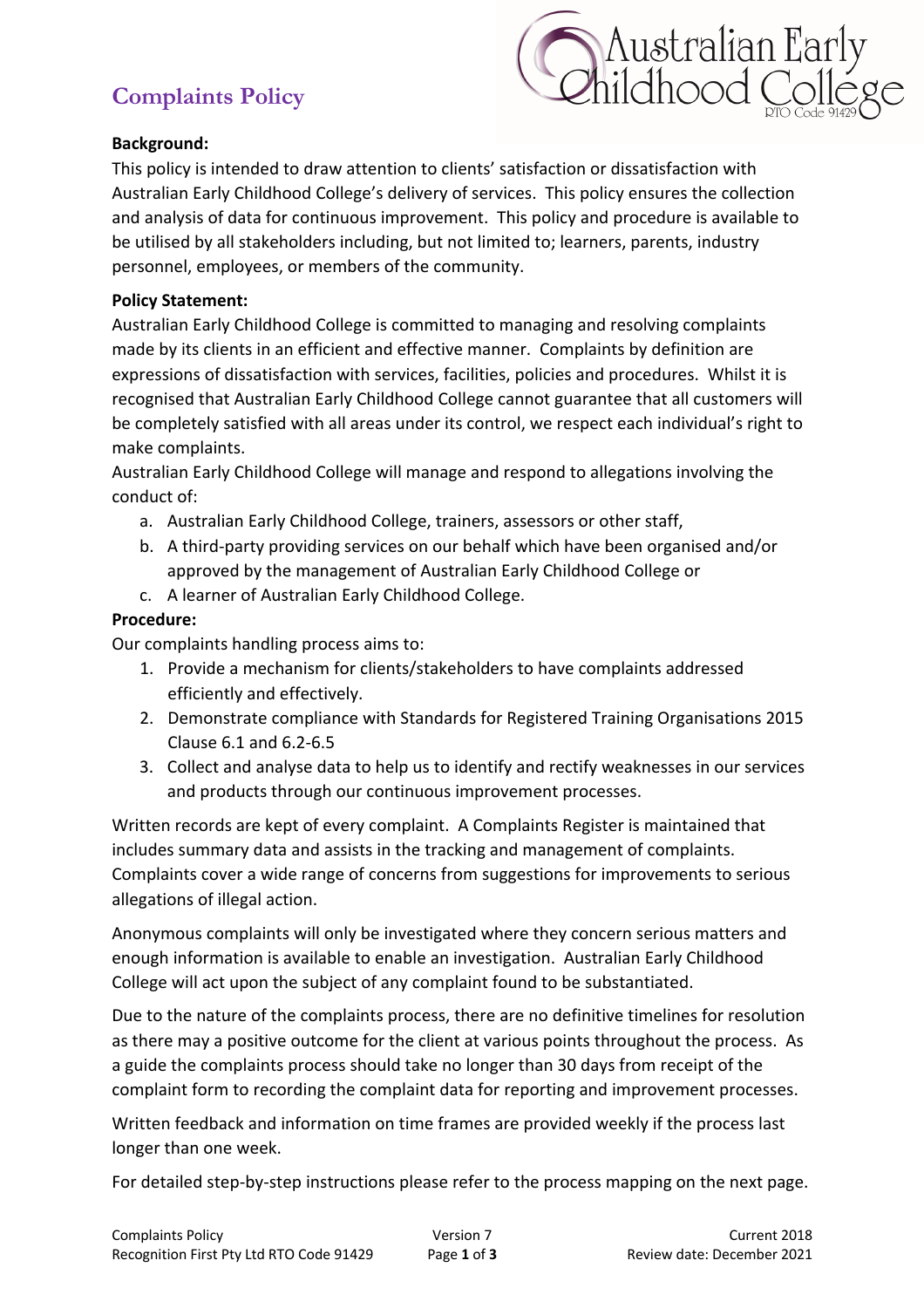# **Complaints Policy**



## Complaints Process:



If a client is dissatisfied with any decisions made in this process and are publicly funded by a state/territory government they can contact:

- NSW State Training Services www.training.nsw.gov.au
- ACT Training and Tertiary Education www.det.nsw.gov.au
- SA Training Advocate www.trainingadvocate.sa.gov.au
- VIC TAFE and Training Line www.skills.vic.gov.au/s/contract-the-tafe-and-trainingline

## **Related Standards:**

• Standards for NVR Registered Organisations 2015

## **Related Documents:**

| • Client Complaints Form Version 4B      |             |                            |
|------------------------------------------|-------------|----------------------------|
| Complaints Policy                        | Version 7   | Current 2018               |
| Recognition First Pty Ltd RTO Code 91429 | Page 2 of 3 | Review date: December 2021 |